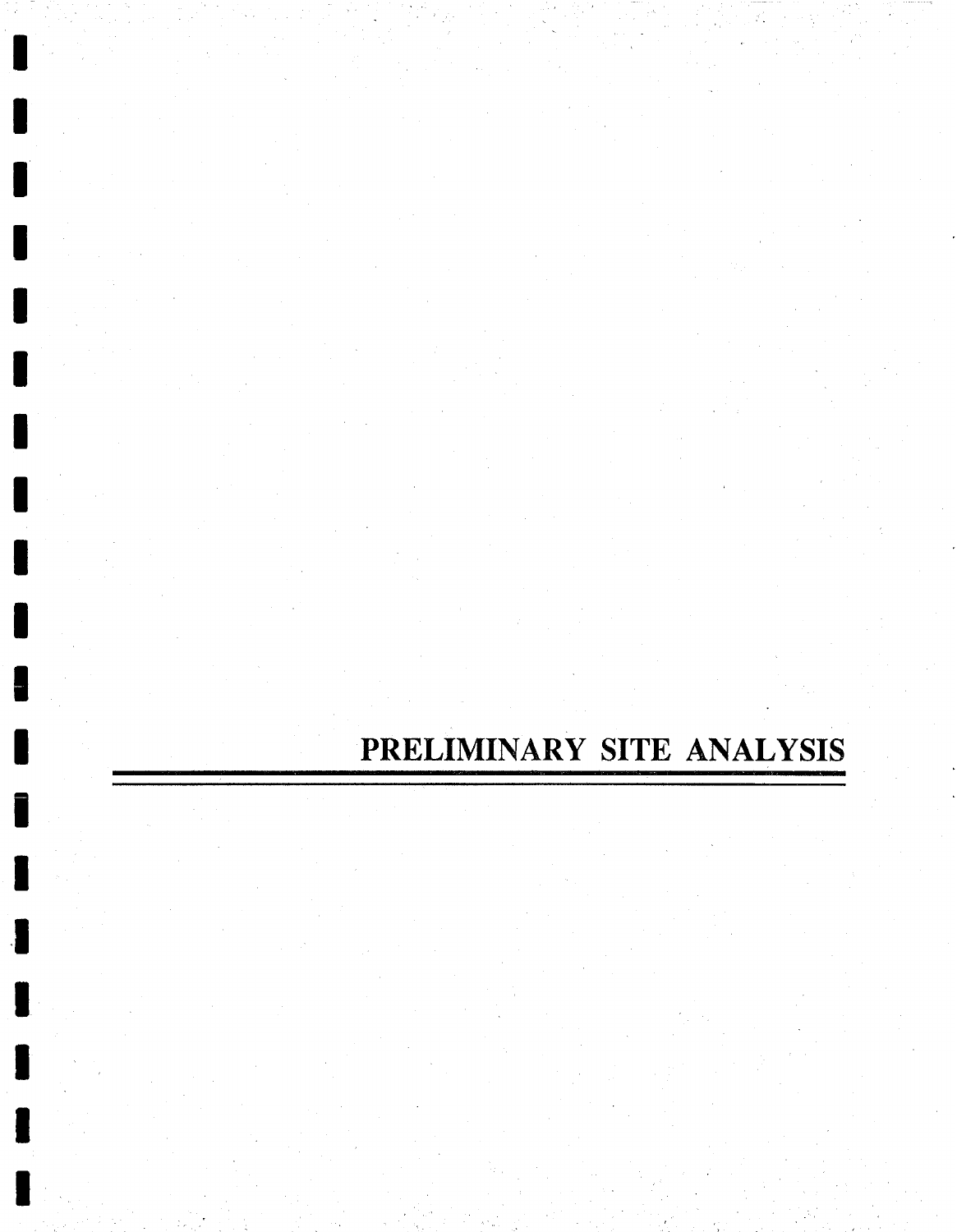

## **Chapter Four PRELIMINARY SITE ANALYSIS**

Utilizing information developed in the preceding tasks, boundaries were established for the Benson Municipal Airport search area. These boundaries were based on driving time, geographic limitations (such as topography) and political jurisdictions. The search area establishes the general limits of that area considered feasible for locating an airport for maximum present and future benefit.

*I* 

*I* 

*I* 

*I* 

*I* 

*I* 

*I* 

*I* 

*I* 

*I* 

*!* 

*I* 

*i* 

*!* 

*I* 

*I* 

*I* 

*I* 

*I* 

The facility requirements for the Benson Municipal Airport, which were determined in Chapter 3, established parameters for the site selection phase of this study. Using these parameters, a number of potential siting areas were identified for preliminary evaluation.

## **DETERMINATION OF**  POTENTIAL SEARCH AREA

An ideal site for the Benson Municipal Airport would be one that would provide maximum benefit to the community of Benson and the surrounding service area and would be conveniently located for the majority of the users, without negatively impacting the surrounding environs. The potential airport search area has been defined to encompass the geographic limits believed to offer the potential to satisfy this siting objective.

Siting considerations for the Benson Municipal Airport were discussed and investigated by the Project Team and the Planning Advisory Committee. The limits of the airport search area were selected to take into consideration such things as topography, distance to the existing airports in the region, distance from major ground access corridors, proximity to the City of Benson, and jurisdictional boundaries.

On the west, the logical boundary of the search area was considered to be the Pima/Cochise County line. This border is approximately nine miles from the center of Benson and allows consideration of some of the less rugged topography of the area. The selected boundary to the north edge of the search area was based primarily on distance from 1-10. Few roads exist in this area, and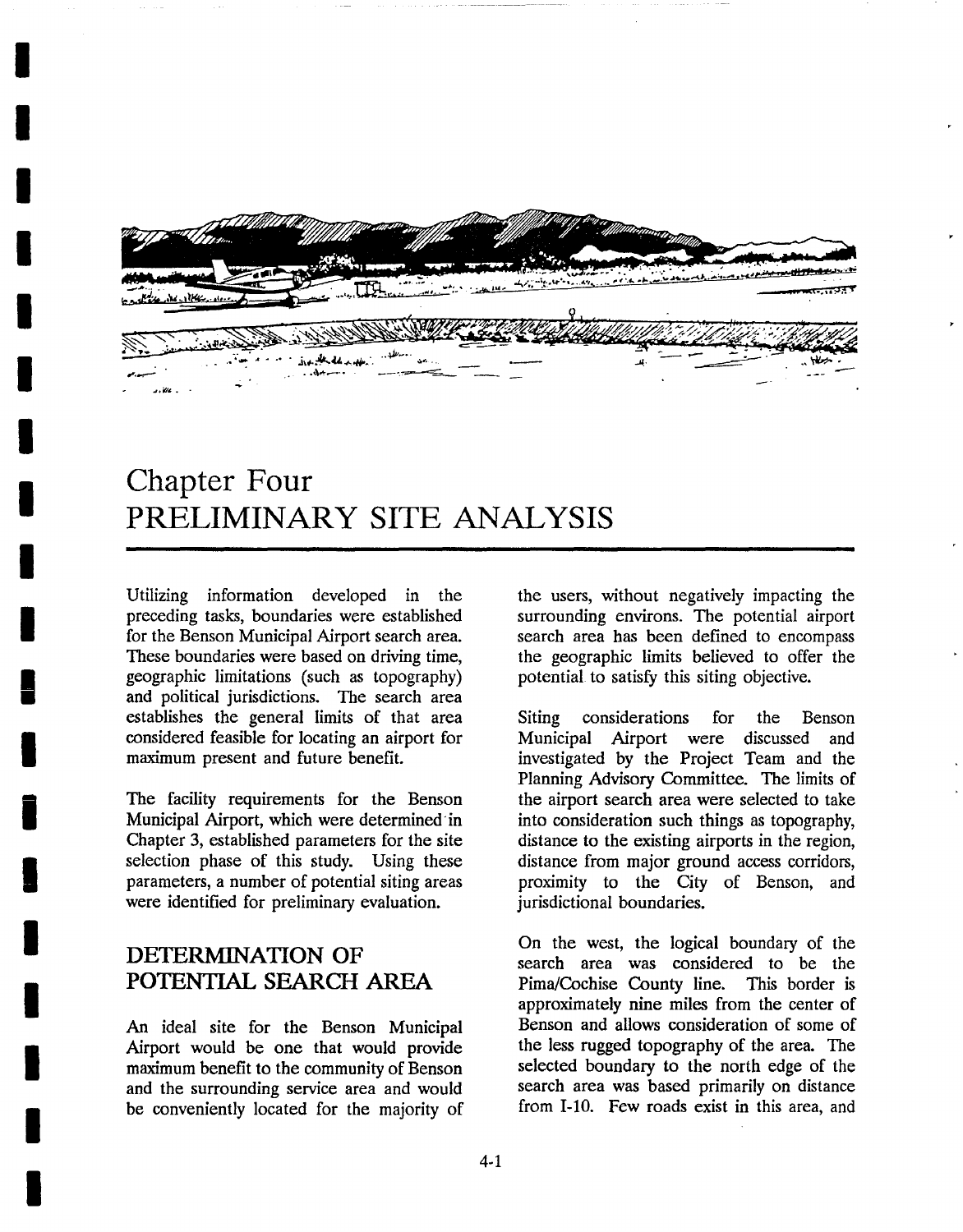of those that do, none are major transportation corridors and few are paved.

Consistent with FAA criteria for inclusion in the NPIAS, it was considered important to avoid areas within an approximate 30 minute drive time of other existing NPIAS airports. The thirty minute drive time from these airports played a role in the selection of search area boundaries to the east and south. On the east, the approximate thirty minute drive time from Cochise County Airport in Willcox, Arizona, became the eastern boundary of the Benson Municipal Airport search area.

The search area boundary to the south takes into consideration the 30 minute drive time from Sierra Vista Municipal Airport. While the 30 minute mark occurs just south of 1-10 at State Route 90, the boundary was set farther south, approximately three miles south of 1-10. This extension permitted the inclusion of areas to the east or west of SR 90 that would be outside the 30 minute drive time from Sierra Vista. The airport search area is depicted on Exhibit 4A.

## SITE SELECTION CRITERIA

This section outlines, the criteria considered in the site selection process for the Benson Municipal Airport.

#### ENGINEERING FACTORS

Engineering factors are those that relate directly to the construction, operation and maintenance of the airport. Engineering criteria considered in the preliminary site selection and evaluation are discussed in the following paragraphs. Please note that additional engineering considerations will be analyzed for each of the candidate sites in the

final site selection for the proposed Benson Municipal Airport.

Iv

Ξ Ē

#### Proximity To Population

The airport should be located so that it is convenient to the greatest number of residents in the area and users in the service area. Consideration must be given to population growth trends so that proximity factors related to long-range land use can also be included.

#### Access By Highway

Since ground travel time is a significant factor in evaluating the convenience of an airport site, airports should be located adjacent to or in close proximity to major highway access.

#### **Runway Orientation**

Each potential site must be evaluated on its ability to physically accommodate the ultimate stages of the airport without requiring major modifications. This includes runway orientation, all related airport facilities, utilities and potential industrial development.

Runway orientation should take maximum advantage of surface wind conditions in the area. In the case of the proposed Benson Municipal Airport, the preferred runway orientation is East-Northeast (ENE) to West-Southwest (WSW). If a site can accommodate a runway in this general direction, no crosswind runway would be required.

#### Topography

Topographic conditions are critical in the airport site selection process. It is not desirable to construct an airport on a site that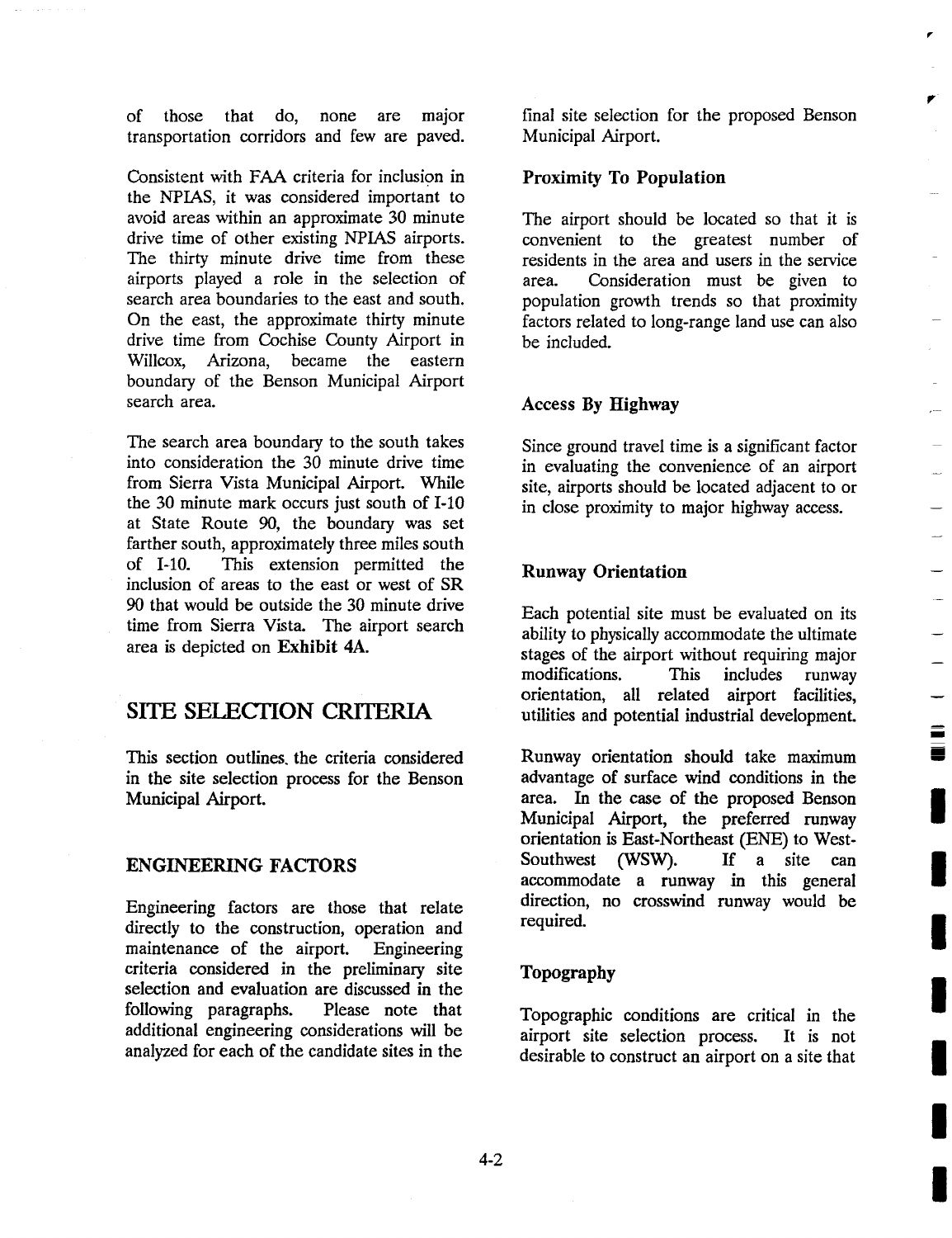š

**I** 



**\ Exhibit** 4A PRELIMINARY SITES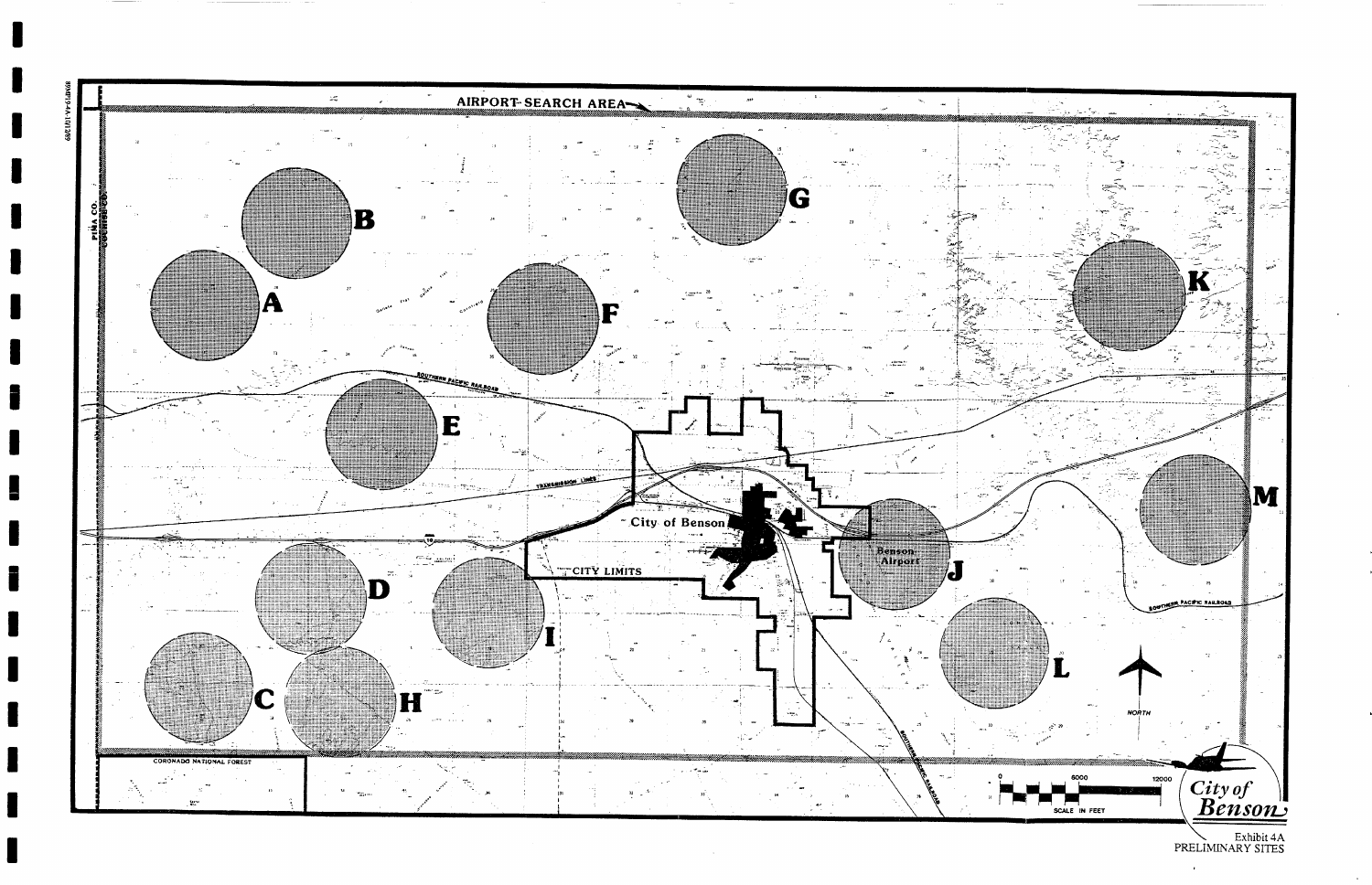would require major cut and fill operations, if more desirable alternatives are available. Consideration should also be given to the presence of any surrounding land forms that could potentially act as obstructions to the airport, in its initial or ultimate state.

## **Airspace Obstructions**  And Navigational **Conditions**

**I** 

**I** 

**I** 

**i** 

**I** 

**I** 

**I** 

**I** 

**i** 

**I** 

**I** 

**I** 

**i** 

**I** 

**I** 

**i** 

**I** 

**I** 

**I** 

An review and analysis of existing airspace in relation to the airspace requirements for the new airport is important. In evaluating the airspace for the new airport, the potential airspace requirements that may be applicable to the ultimate development of the airport should be applied. The second factor in this category is the potential presence of obstructions that may limit aircraft operations or navigational procedures. Certain obstructions may be immovable (e.g., large land forms), while others, such as power lines, towers, buildings, etc., impose a cost of removal and relocation that must be considered. Certain navigational systems have operational specifications that may be incompatible with some terrain features or obstructions associated with a potential site. Limitations to navigational systems may restrict the planned ultimate development of the airport and its defined goal.

## **Acquisition Costs**

Due to available access and potential development demands, land acquisition costs will vary. In the preliminary siting evaluation, distance from the population center and major road access were used to estimate relative land costs. While the preliminary siting areas represent private, Federal and State land, much of the land area within the potential siting areas is owned by the State of Arizona.

#### **Site Development** Costs

These factors involve a preliminary evaluation of a potential site as it relates to the cost of developing an airport. This includes preparing the site, removing obstructions, improving ground access, providing utilities, and relocating any existing structures or facilities.

## **Floodplain**

Flood Insurance Rate Maps published by the U.S. Department of Housing and Urban Development, Federal Insurance Administration, are consulted to determine the limits of the 100-year floodplain. Location of floodplain within the siting area could severely prohibit the construction of the airport, or could result in significantly higher development costs.

#### ENVIRONMENTAL FACTORS

Criteria, related to environmental factors, that were considered in the screening of preliminary sites for the proposed airport, are discussed in the following paragraphs. Several additional environmental factors, which could prove to be significant in the siting of the proposed Benson Municipal Airport (e.g. biological and cultural resources), will be considered in the evaluation of the final candidate sites.

## **Land** Use Compatibility, **And Relocation Needs**

Each site must be evaluated for its potential impact on existing land use. Potential impacts include the required relocation of people, businesses, etc., as well as impacts to individuals or businesses from such factors as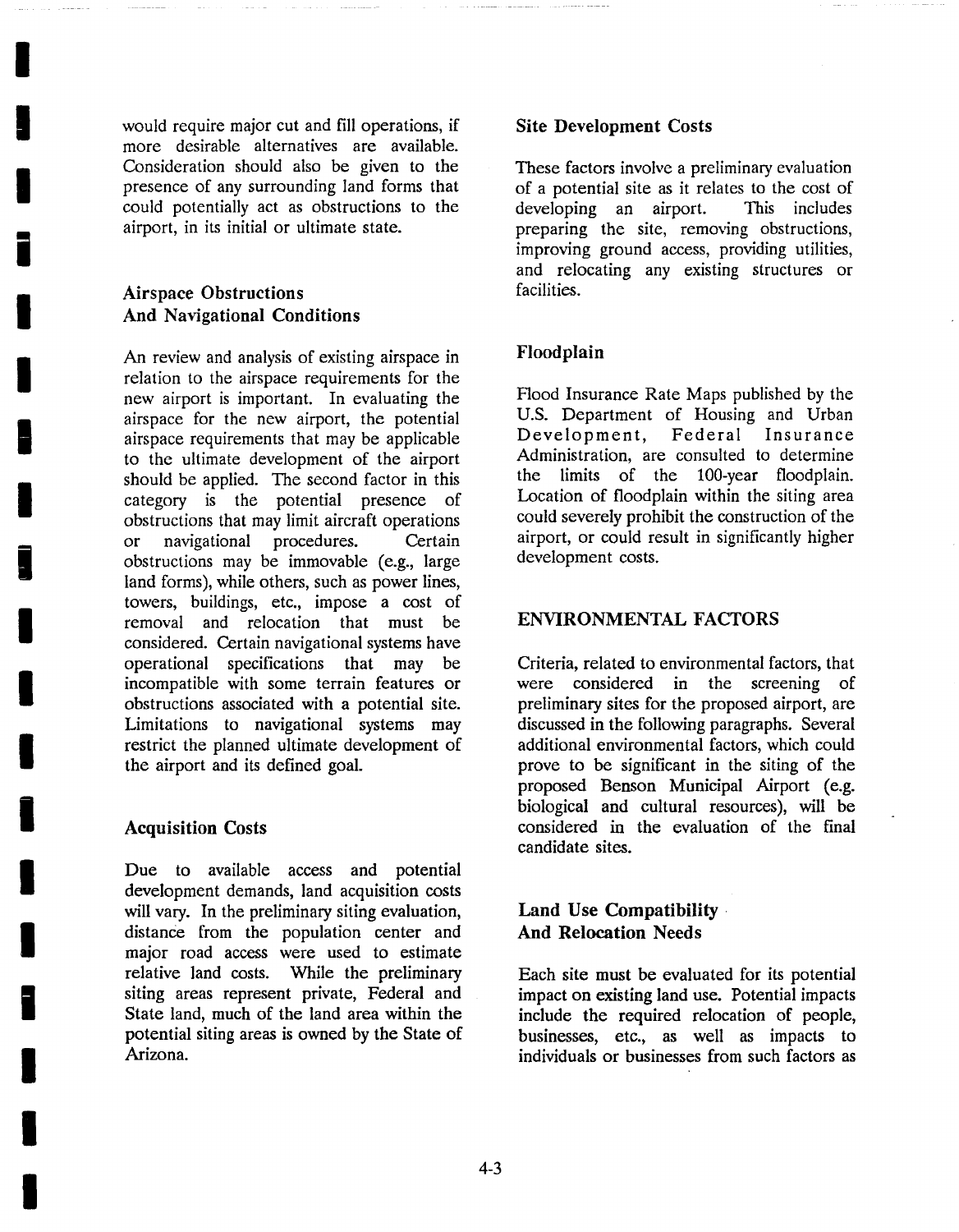noise, light emissions or changes in land use character.

#### Community Disruption

Each site must be evaluated to determine if the siting of the proposed airport would disrupt existing activities in the area. This factor considers primarily the temporary or permanent closing of access routes and communication links, as well as similar disruptions to general community activity which may be unique to a particular site.

#### Influence On Future Area Development

Each site must be evaluated for its influence on any future development plans, particularly those plans that would be considered incompatible with airport operations. A particular site may cause a dramatic shift in development trends and, therefore, must be reviewed with relation to existing plans.

## **IDENTIFICATION OF** PRELIMINARY SITES

The goal of this preliminary site selection process is to identify general areas or sites within the designated search area that offer potential for siting of the proposed airport. Each of these sites will then receive a closer look and recommendations will be made regarding those considered to be the most desirable and feasible for the siting of the Benson Municipal Airport.

The criteria used in selecting these potential sites were limited to topographic conditions, land use and existing access. Thirteen preliminary siting areas were identified and are depicted on Exhibit 4A. Circles were used to depict these preliminary sites in order to allow for flexibility of runway orientation and placement of facilities.

The preliminary sites were evaluated against the established criteria to rate them according to their feasibility and desirability for the siting of the new airport. Specific factors considered in this analysis relate to both engineering and environmental considerations. The result of the site rating process is the identification of several candidate sites, those sites which exhibit the greatest potential for the siting of the Benson Municipal Airport. The following paragraphs describe each of the 13 preliminary sites identified for evaluation.

#### SITE A

Site A is located approximately 11 road miles west and north of downtown Benson, three miles north of the Mescal Road Interchange on 1-10. The site is within one mile of the Southern Pacific Railroad and is owned by the State of Arizona. The site is free of development, with the closest residential land use located approximately one-half mile to the south. Above ground high voltage power lines are located within one-quarter mile of the site area to the south and just over onehalf mile to the west. An existing road, which is partially paved, would provide access to the site.

The overall terrain of this siting area has an average slope of roughly three percent to the East-Northeast. The topography of the area would allow for an acceptable runway orientation, and therefore, no crosswind runway would be necessary.

#### SITE B

Site B is situated approximately 13 road miles west and north of downtown Benson, about one mile northeast of Site A. This site is farther from 1-10, at a distance of five miles. As with Site A, this site is located north of the Southern Pacific. Railroad, is free of development and is owned by the State of Arizona. Extra high voltage transmission lines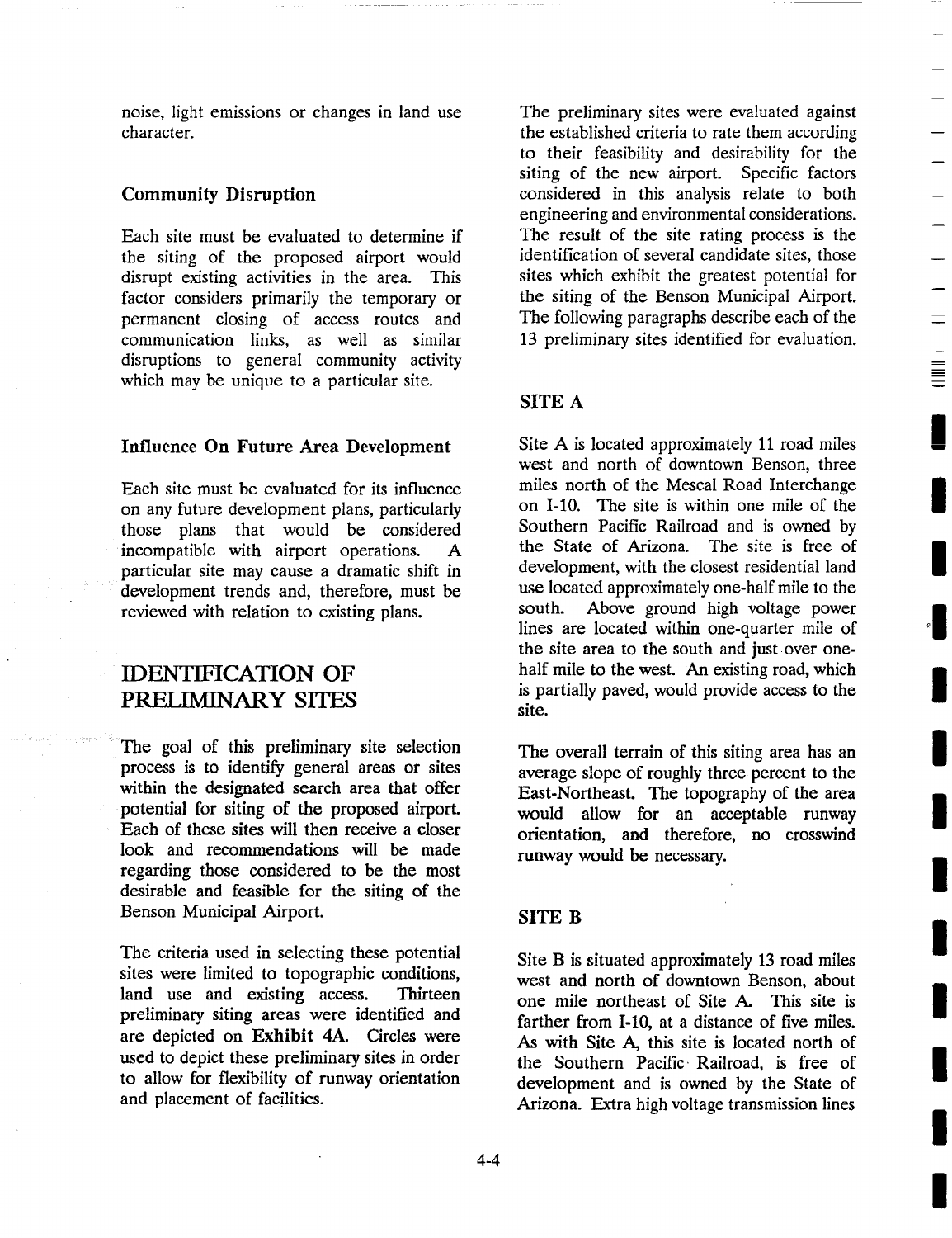are located to the southeast and the northwest of the potential siting area. Access to the site would be provided by the same road identified for Site A.

The overall terrain of this area has an average slope of about two percent to the Northeast. The topography of the site allows for a runway configuration of North-South only. Since this orientation would not satisfy the 95 percent wind coverage requirement discussed in Chapter 1, a crosswind runway would be necessitated, however, the topography of this site would not permit the construction of the crosswind runway.

## SITE C

**I** 

**I** 

**I** 

**i** 

**I** 

**I** 

**I** 

**I** 

**i** 

**I** 

**I** 

**I** 

**i** 

**I** 

**I** 

**I** 

**I** 

**I** 

**I** 

This site is situated ten road miles to the west and south of downtown Benson. It is two miles due south of 1-10 at the Mescal Road Interchange and is due north of the Coronado National Forest boundary. The land within this potential siting area is primarily privately owned with a small percentage in State ownership.

An existing dirt road provides access to the limited amount of development which has occurred within Site C. Several residential buildings and other structures associated primarily with ranching activities, are located within this site, while greater density residential development is located approximately one-half mile to the north of the site in Sections 17 and 18, Township 17 South, Range 19 East. According to an area plan for Empirita Ranch, provided by the Cochise County Planning Department, the area of Site C as well as areas to the north and west, are planned for residential, recreational and commercial development.

Above ground transmission lines are located more than one mile to the north of the area. The terrain of the area slopes to the North-Northwest at an average slope of about two percent. The topography of the site allows

for an acceptable runway configuration and, therefore, no crosswind runway would be required.

## SITE D

Site D is located approximately six road miles to the west of downtown Benson, on the south side of 1-10. This site is less than onehalf mile south of the Interstate, at the existing Skyline Interchange. Much of the land within this area is owned by the State of Arizona, the balance is in private ownership. The residential development of Sections 17 and 18, referenced in Site C, is west of Site D. One cluster of structures was observed within this site during aerial reconnaissance activities.

The closest power line is approximately onequarter mile to the north of the area, on the north side of 1-10. The terrain of the area slopes to the North at an average slope of about three percent. The topography of this site allows for an acceptable runway configuration and, therefore, no crosswind runway would be necessitated.

## SITE E

Site E, located approximately six road miles to the west and north of the Benson downtown area, is within one mile north of 1-10. The site is free of development and is owned by the State of Arizona. High voltage transmission lines are located to the north and the south of the potential siting area, within one-quarter mile of the site boundary. Scattered residential development has occurred less than one mile to the southwest of the site.

A natural drainage way associated with Cornfield Canyon crosses the northwest section of this potential siting area. This drainage way is classified as part of the 100 year floodplain.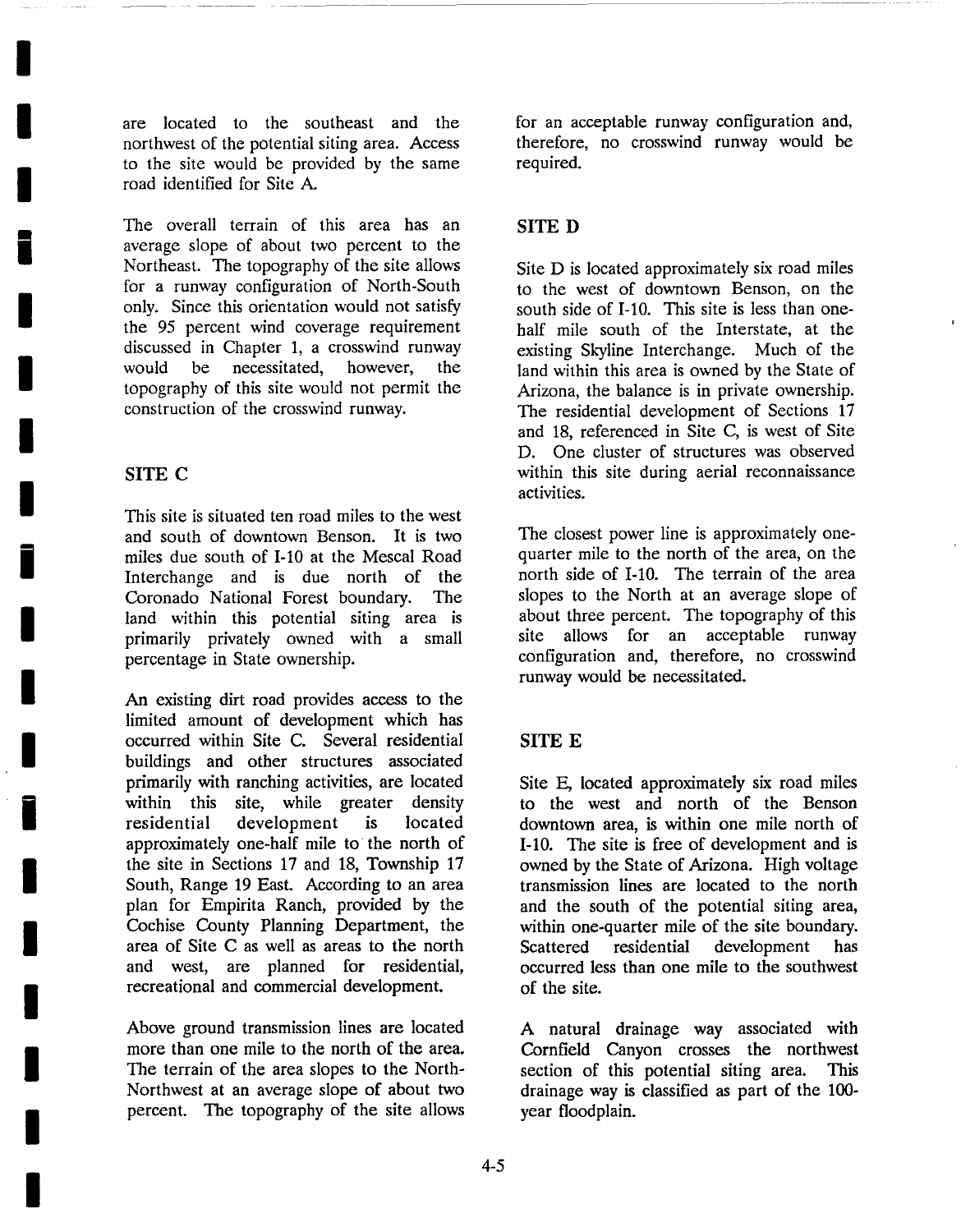The overall terrain has an average slope of about two percent to the North-Northeast. The topography of the site would allow for an acceptable runway orientation for wind coverage, and, thereby eliminate the need for a crosswind runway.

#### SITE F

Site F is located nearly seven road miles to the west and north of the downtown Benson area. It is roughly three miles due north of the 1-10/State Highway 90 Interchange. The majority of this land is publicly owned, primarily by the State of Arizona.

While no development has occurred within Site F, scattered residential development has developed along Ocotillo Road, located less than one mile to the east of the site. A dirt road currently provides access north to the site from 1-10, or new access could be constructed to connect this site with Ocotillo Road.

As with Site E, Site F is affected by the 100 year floodplain of Cornfield Canyon Wash. The terrain within this potential siting area is widely varied, with slopes ranging from two percent to large areas of greater than 20 percent slope. The topography of this siting area would allow for an acceptable runway orientation for wind coverage, therefore, avoiding the need for a crosswind runway.

#### SITE G

This site is located roughly seven miles to the north of the City of Benson, with only about 20 percent of that distance routed on 1-10. The remaining distance would be on Pomerene Road, which is only paved in close proximity of 1-10. Agricultural land uses are present in the area and about one-half of the land is under State of Arizona ownership. No structures are currently located within the site; the closest residential development occurs over mile to the west of the siting area

along Ocotillo Road. An extra high voltage transmission line is situated just one-quarter mile to the south of the potential site.

Site G is located along the San Pedro River Valley and much of the potential siting area is within the 100-year floodplain. The terrain slopes to the west, toward the San Pedro River, at approximately one percent average slope. The topography and floodplain conditions of this siting area would restrict the runway to a general north-south orientation, which would necessitate a crosswind runway, however, the topography of this site would not permit the construction of the crosswind runway.

## SITE H

Site H is located in the area of Sites C and D and is approximately eight miles to the west and south of 1-10. Site H supports no development but is transected by an underground pipeline. As with Site C, Site H is located to the north of the Coronado National Forest boundary and is under private ownership. The closest existing residential land uses are located more than one mile to the northwest, in the area of Site C. Access to the site would most likely be provided by an existing dirt road which connects the site to the 1-10/Skyline Interchange.

The topography of this site slopes to the North with an average slope of approximately two percent. The terrain of the area would allow for an acceptable runway orientation for wind coverage. No crosswind runway would be necessitated.

## SITE I

Site I, adjacent to and south of 1-10 and west of State Highway 90, is roughly four miles from downtown Benson. The area is nearly free of development with the exception of two clusters of buildings observed during aerial reconnaissance for the project. As with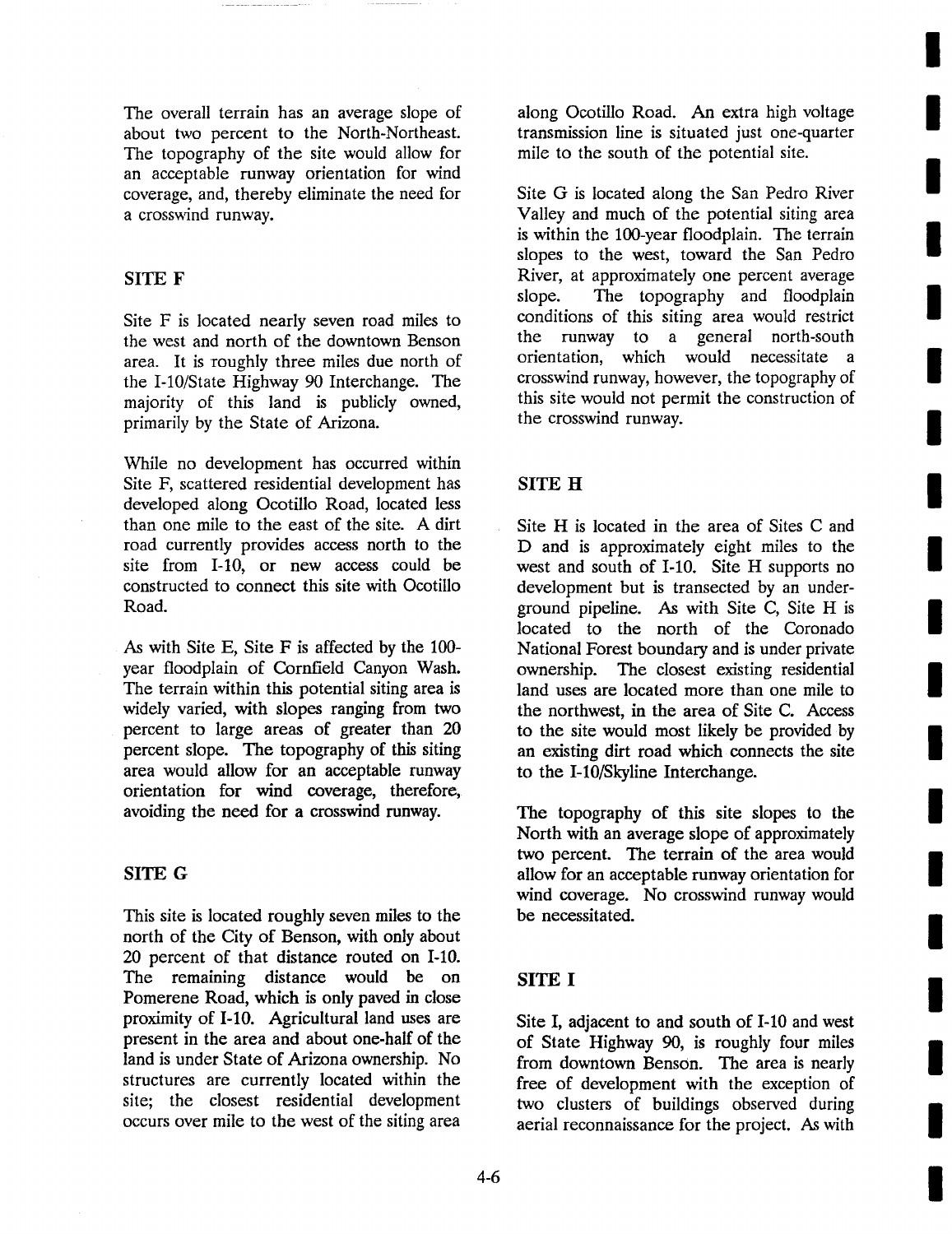many of the sites, Site I is partially owned by the State of Arizona.

The topography of the area is an average slope of three percent to the Northeast. The terrain would allow the siting of a runway with an acceptable orientation for wind coverage and, therefore, no crosswind runway would be required.

#### SITE J

**I** 

**I** 

**I** 

**I** 

**I** 

**I** 

**I** 

**I** 

**i** 

**I** 

**I** 

**I** 

**I** 

**!** 

**I** 

**I** 

**I** 

**I** 

**I** 

Site J is the existing Benson Airport, located less than two miles east of downtown Benson. Site J is directly adjacent to and south of the Southern Pacific Railroad and 1-10, and is directly east of Airport Road. The land within the siting area is privately owned with the exception of an area of State land to the east and southeast of the existing airport property. In addition to the airport property and vacant land, the area includes some agricultural land uses and scattered residential units associated with the agricultural activities. Above ground power lines are located approximately one mile north of the existing airport, parallel to the existing runway.

The San Pedro River Valley is located west of the site. A wash, which feeds into the San Pedro River, is located generally adjacent to and south of the airport property. This wash is located within the 100-year floodplain.

The overall terrain has an average slope of roughly one percent to the West-Southwest. The topography of the site would allow for an acceptable runway orientation for wind coverage, therefore, eliminating the need for a crosswind runway.

#### SITE K

Site K is located north of 1-10, nearly seven road miles to the east and north of downtown Benson. Current access from Benson to the site is by way of 1-10 for approximately four miles and an unpaved roadway for the remaining three miles. This site is absent of development and the majority of this land is under private ownership. Above ground electric transmission lines are located within one-quarter mile of the area to the southeast and south.

The overall terrain of Site K has an average slope of about one percent to the West, Southwest. The topography of the site would restrict the runway orientation to that of north-south. Since this orientation would not satisfy the 95 percent wind coverage requirement, a crosswind runway would be necessitated, however, the topography of this site would not permit the construction of the crosswind runway. A natural drainageway, known as Sheep Wash, transects the south half of Site K, providing another constraint to development.

#### SITE L

Site L is located south of 1-10, two miles east of SR 80, nearly four and one-half miles east and south of downtown Benson. Current access from Benson to the site is by way of 1- 10 for one and one-half miles and Airport Road for roughly two additional miles. The site is located east of Airport Road and, therefore, nearly one mile of new roadway would likely be required in order to connect this site to the existing access.

This site is primarily unpopulated and is almost entirely on privately owned property. A transmission line is located less than onequarter mile to the east of the potential siting area.

The overall terrain of the site is nearly two percent to the West, Southwest. The topography of the site would restrict the runway orientation to that of northwestsoutheast. Since this orientation would not satisfy the 95 percent wind coverage requirement, a crosswind runway would be necessitated, however, the topography of this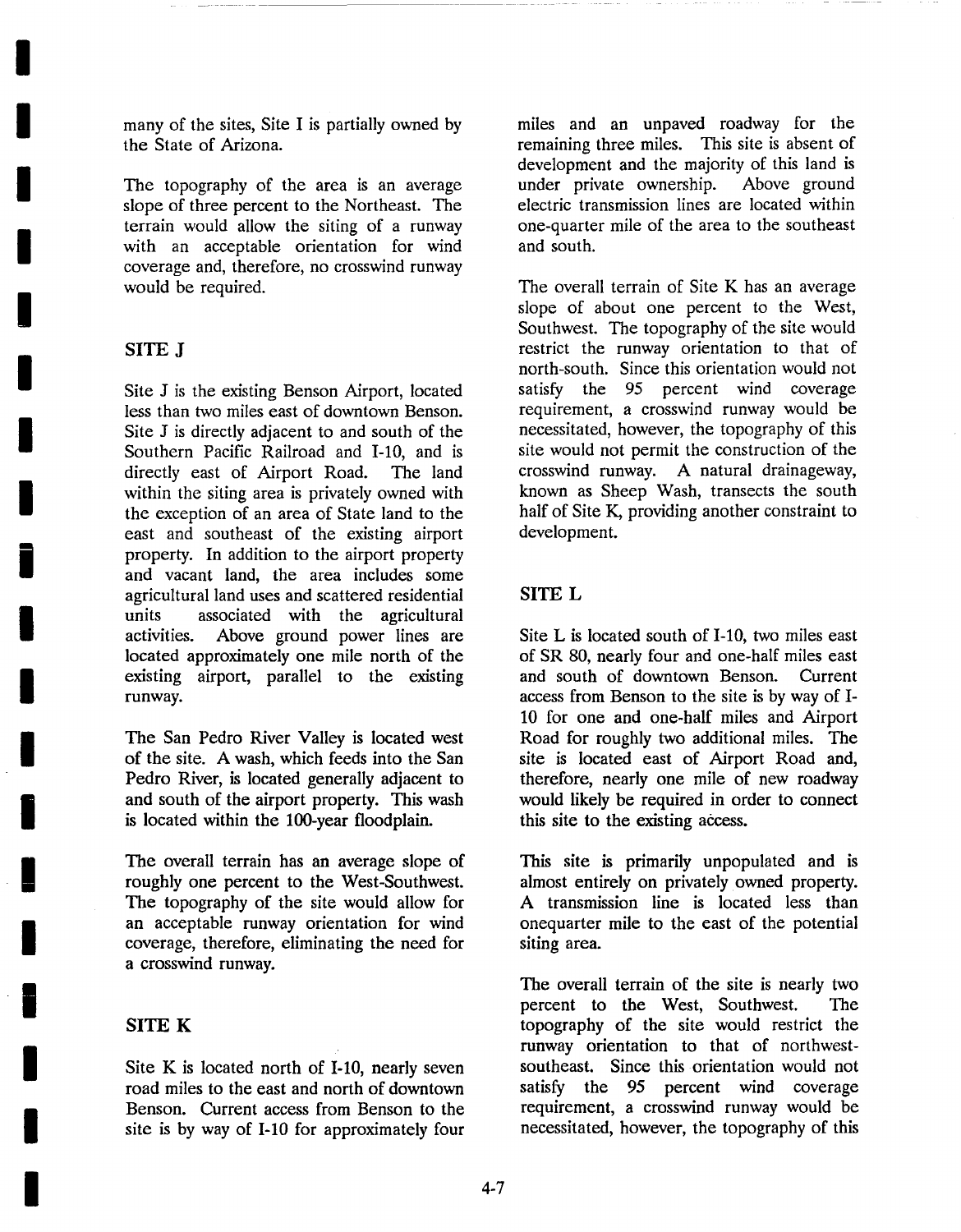$=$ 

site would not permit the construction of the crosswind runway.

#### SITE M

Site M is located on the south side of 1-10, nearly nine road miles from the east of downtown Benson. 1-10 provides existing access for seven miles of this distance, with the remaining distance served by both paved and unpaved roadways. This siting area, which is approximately one-half mile north of the Southern Pacific Railroad, is entirely within the ownership of the State of Arizona. A pipeline transects the northern half of this siting area.

The overall terrain of Site M is nearly three percent to the Southwest. The topography of the site would restrict the runway orientation to that of northwest-southeast. Since this orientation would not satisfy the 95 percent wind coverage requirement, a crosswind runway would be necessitated, however, the topography of this site would not permit the construction of a crosswind runway.

## PRELIMINARY SITE SCREENING ANALYSIS

The objective of the site screening effort is to evaluate the preliminary sites using a site rating analysis to determine which sites have the greatest overall potential. A matrix, consisting of engineering and environmental factors, was developed to weigh the advantages and disadvantages of the preliminary sites. This matrix was used to determine a single number rating for each site indicating the degree to which the site is capable of meeting the criteria outlined in the beginning of this chapter. Rating values from 0 to 10 were assigned. The following five definitions were used as a guideline to the rating process.

• Unacceptable (0)

A rating of zero indicates a site that fails to meet the criteria; or would require major changes to achieve acceptable conditions.

 $\triangleleft$  Inadequate (2)

A rating of two indicates a site that includes factors that do not meet the criteria as well as some of the other sites; or, will require some changes to achieve acceptable conditions.

 $\triangle$  Acceptable (5)

A rating of five indicates a site that satisfactorily meets the criteria.

 $\blacklozenge$  Good (8)

A rating of eight indicates a site that properly meets the criteria; and includes some advantages related to the criteria.

 $\triangleleft$  Best (10)

A rating of ten indicates a site that best meets the criteria and has major advantages.

The results of the preliminary site screening analysis are presented in matrix form in Table 4A. This table presents the ratings selected for each of the factors, as well as the overall rating totals. Based on this evaluation, Sites A, D, I and H were rated highest overall and were recommended for further analysis in the final site selection process.

Site A, with the highest overall ranking, presented a relatively high score for engineering factors primarily due to favorable conditions for runway orientation, topography and floodplain. Site A also ranked relatively high for the environmental factors considered, particularly land use compatibility and future area development.